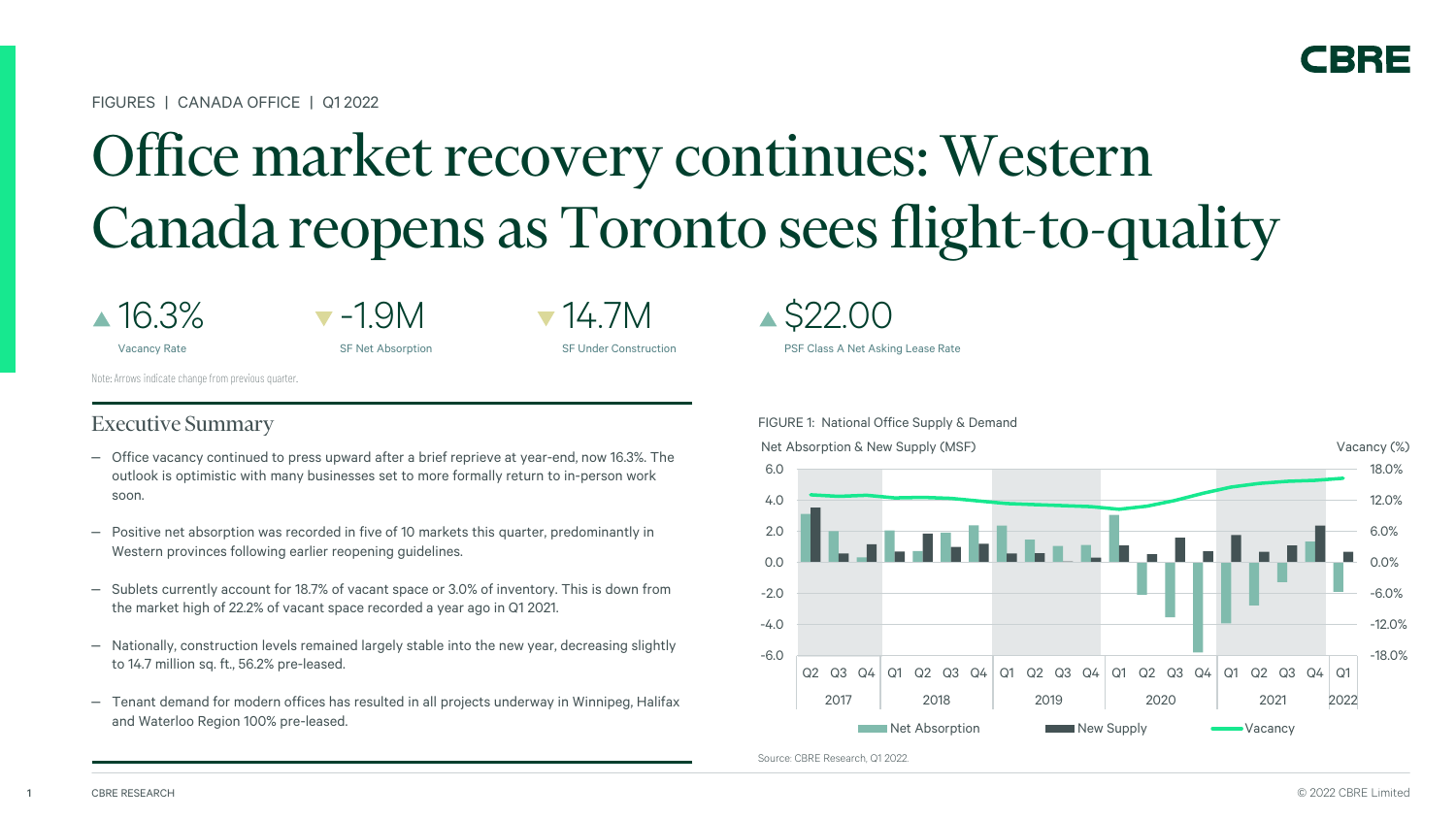### Gains and losses, uneven market dynamics crosscountry

- Positive net absorption was recorded in five of 10 markets this quarter, however, the overall balance resulted in negative 1.9 million sq. ft. of net absorption, effectively undoing the gains recorded at the end of 2021. This is not unusual however, as quarters with a high volume of new supply are typically followed by quarters with weaker net absorption as tenants vacate old premises, leaving space to be backfilled.
- Despite this, market activity was robust over the quarter as overall market sentiment remain positive. Downtown cores have been reinvigorated by recent easing of lockdown measures. The outlook is optimistic with many businesses set to more formally return to inperson work soon.
- Markets that recorded positive net absorption include those with earlier provincial reopening guidelines in Western Canada, namely: British Columbia, Alberta and Manitoba.
- In Toronto, leasing activity was again above pre-pandemic levels this quarter, though givebacks from tenants moving into new builds resulted in a negative net balance.





-1,064 -1,200

Region



Calgary Edmonton London Vancouver Winnipeg Halifax Waterloo

#### FIGURE 2: Historical Change in Occupied Space, National Net Absorption (MSF)

Source: CBRE Research, Q1 2022.

-800



-815

Ottawa Montreal Toronto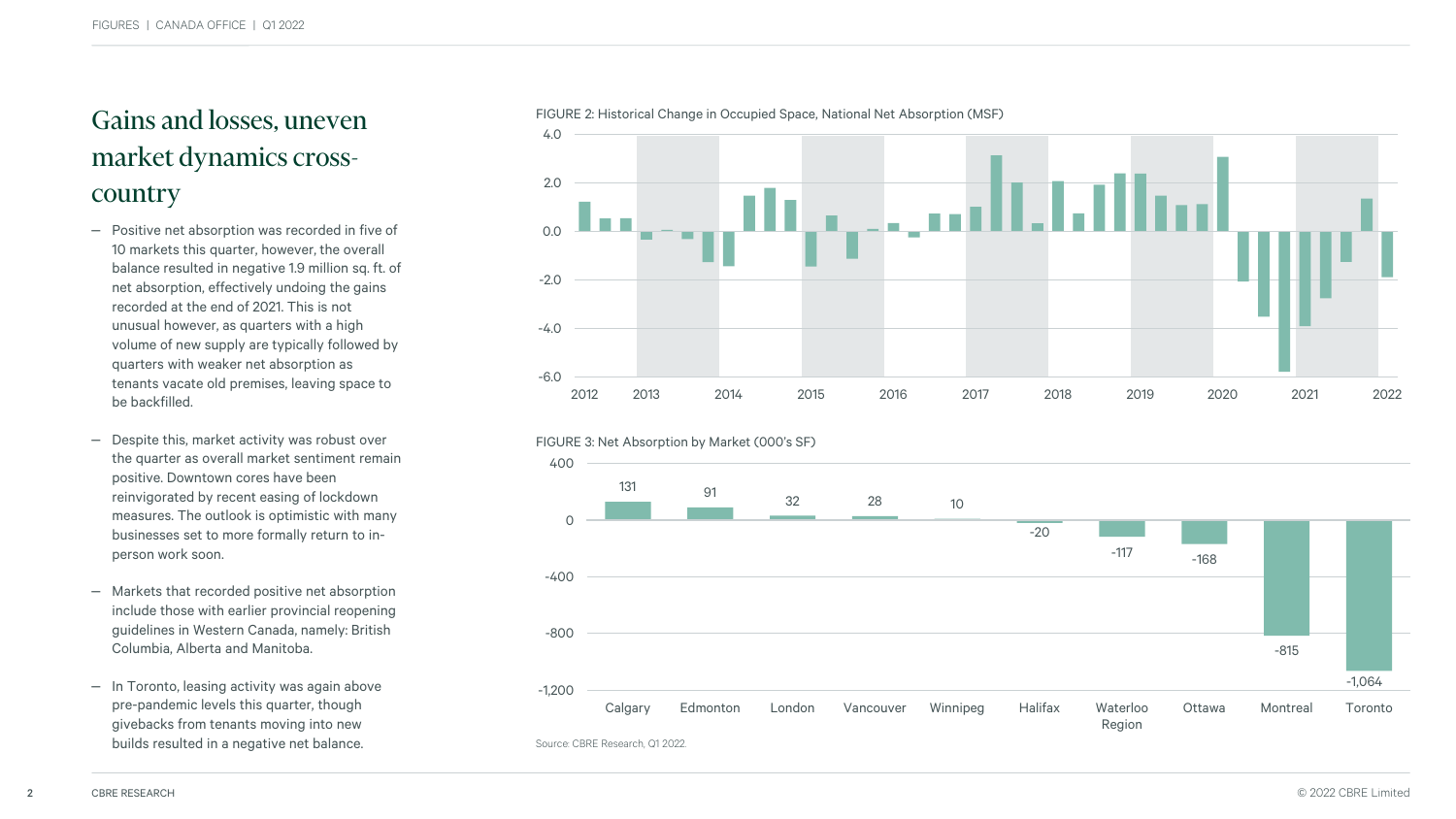### Sublets remain prevalent in major markets

- Slightly up quarter-over-quarter, sublease levels currently account for 18.7% of vacant space or 3.0% of inventory. In absolute terms however, sublet levels remain below the market high volume recorded in Q2 2021.
- A combination of high demand for quality-built out spaces and users retaining their space should continue to decrease sublet options over the year.
- Sublease levels remain historically elevated in Toronto, Montreal, Waterloo, London and Vancouver. Calgary meanwhile has seen sublet vacancy decrease for a fourth consecutive quarter, now equal to 5.9% of inventory compared to 7.0% a year prior.





#### FIGURE 5: Sublease as % of Inventory by Market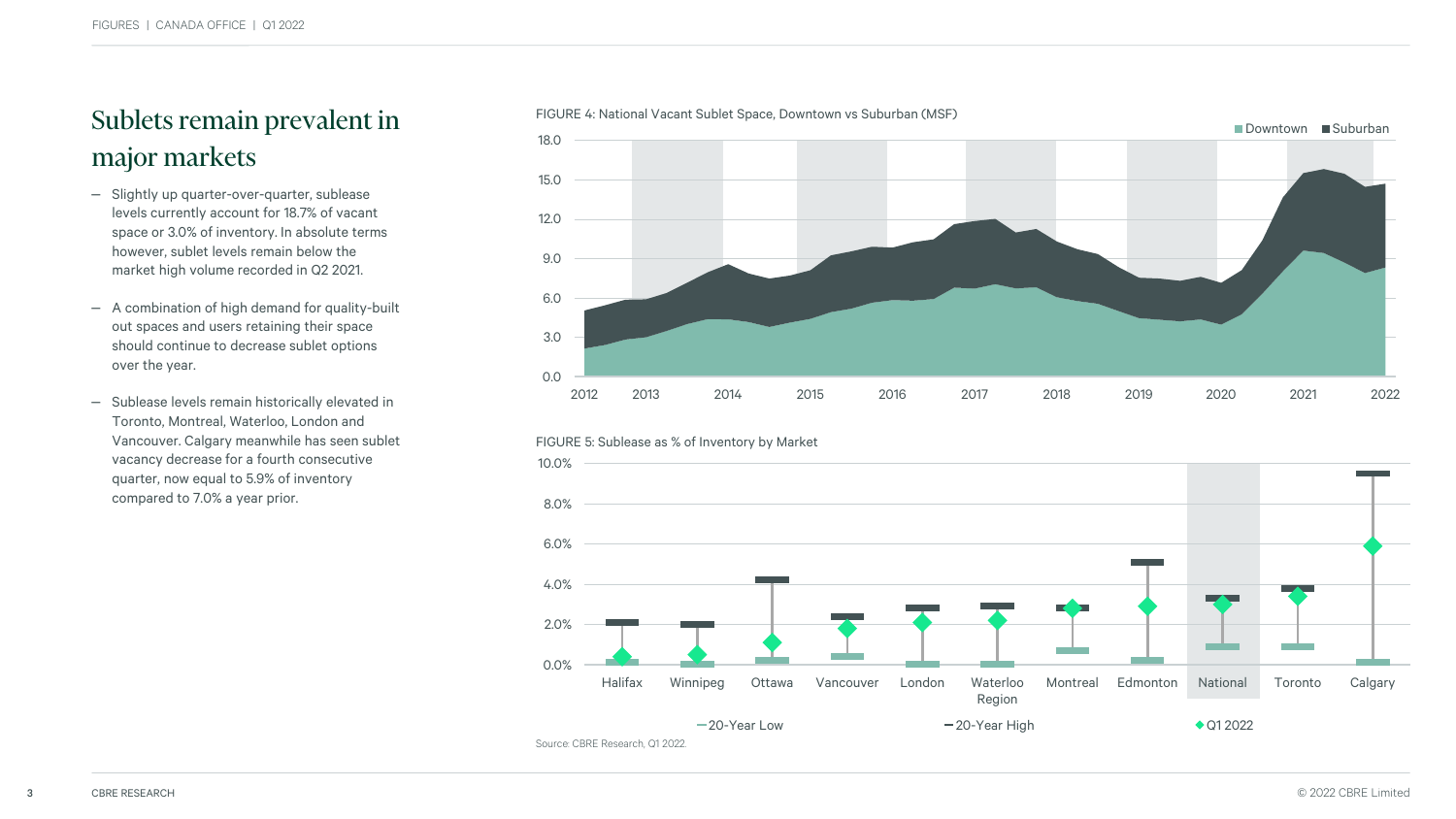### Downtown vacancy now higher than in suburbs

- A first for the Canadian office market. downtown vacancy is currently higher than in the suburbs, albeit marginally.
- Despite a quarter of vacancy increases, office market conditions remain balanced in the downtown centres of Vancouver, Ottawa and Toronto. Here, tech demand has largely continued, and direct vacancy remains in the single digits. With high contractual occupancy rates, rental conditions are not expected to soften.
- ‒ Ottawa now outranks Toronto as the second tightest downtown market in North America, at 10.2% and 11.3%, respectively. Vancouver remains the tightest at 7.7%.
- Alberta markets also noted improvement downtown, with Calgary decreasing 40 basis points (bps) to 32.8%, and Edmonton holding steady at 21.1%. Meanwhile, Waterloo Region, Toronto and Montreal each saw increases to vacancy in excess of 100 bps.





### FIGURE 7: Downtown Vacancy by Market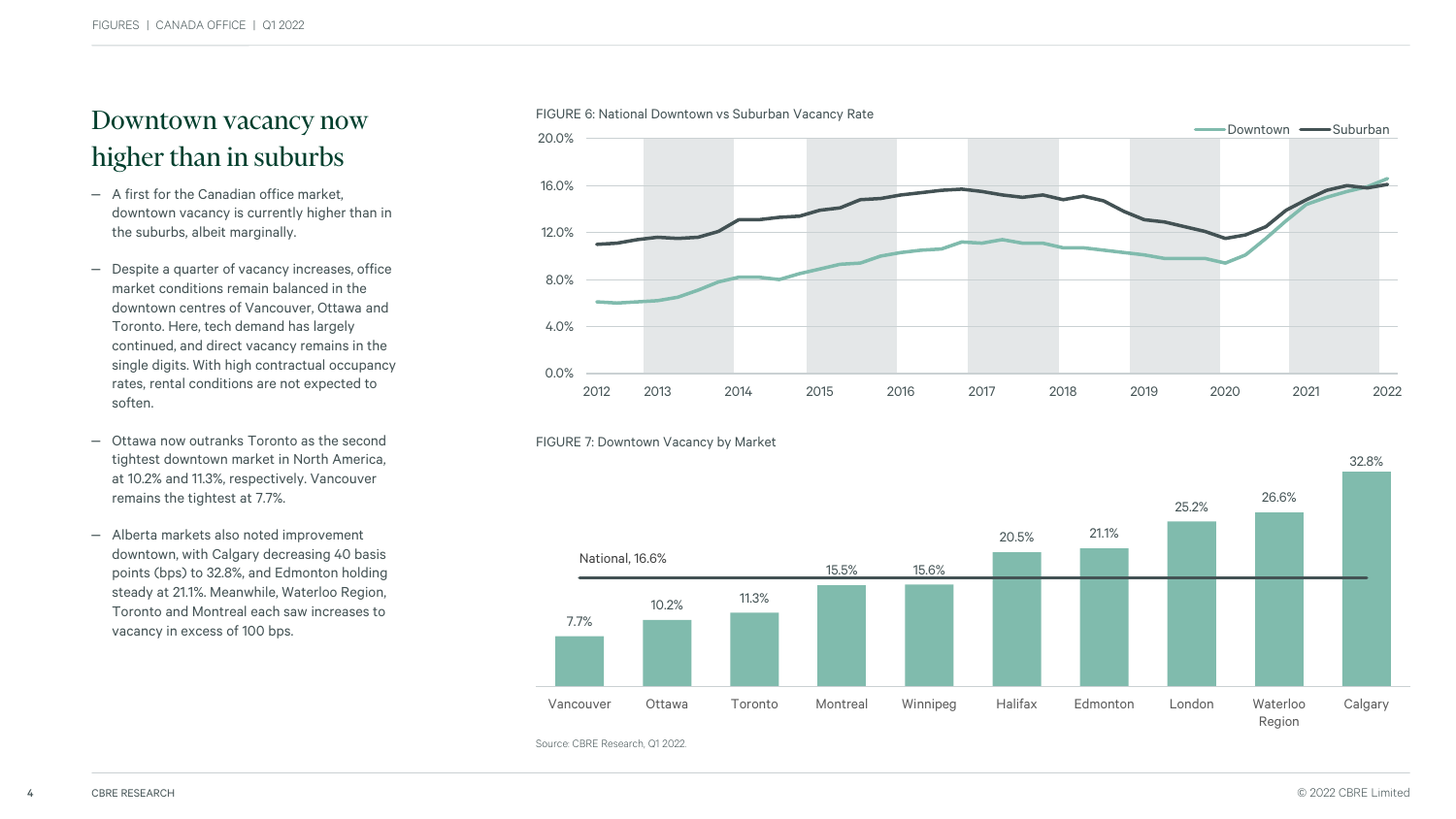## continues to ease as limited projects kick-off in Q1

- Construction levels remained largely stable into the new year, decreasingly slightly to 14.7 million sq. ft., as nearly 686,000 sq. ft. was delivered this quarter 71.2% pre-leased.
- The current pipeline is over 56.2% pre-leased, with major markets comprising the bulk of current activity. This is led by Toronto, with the lion's share of activity happening downtown.
- ‒ Elsewhere in Canada, tenant demand for modern facilities has resulted in all projects underway in Winnipeg, Halifax and Waterloo Region 100% pre-leased.



#### FIGURE 8: Under Construction by Market

Source: CBRE Research, Q1 2022.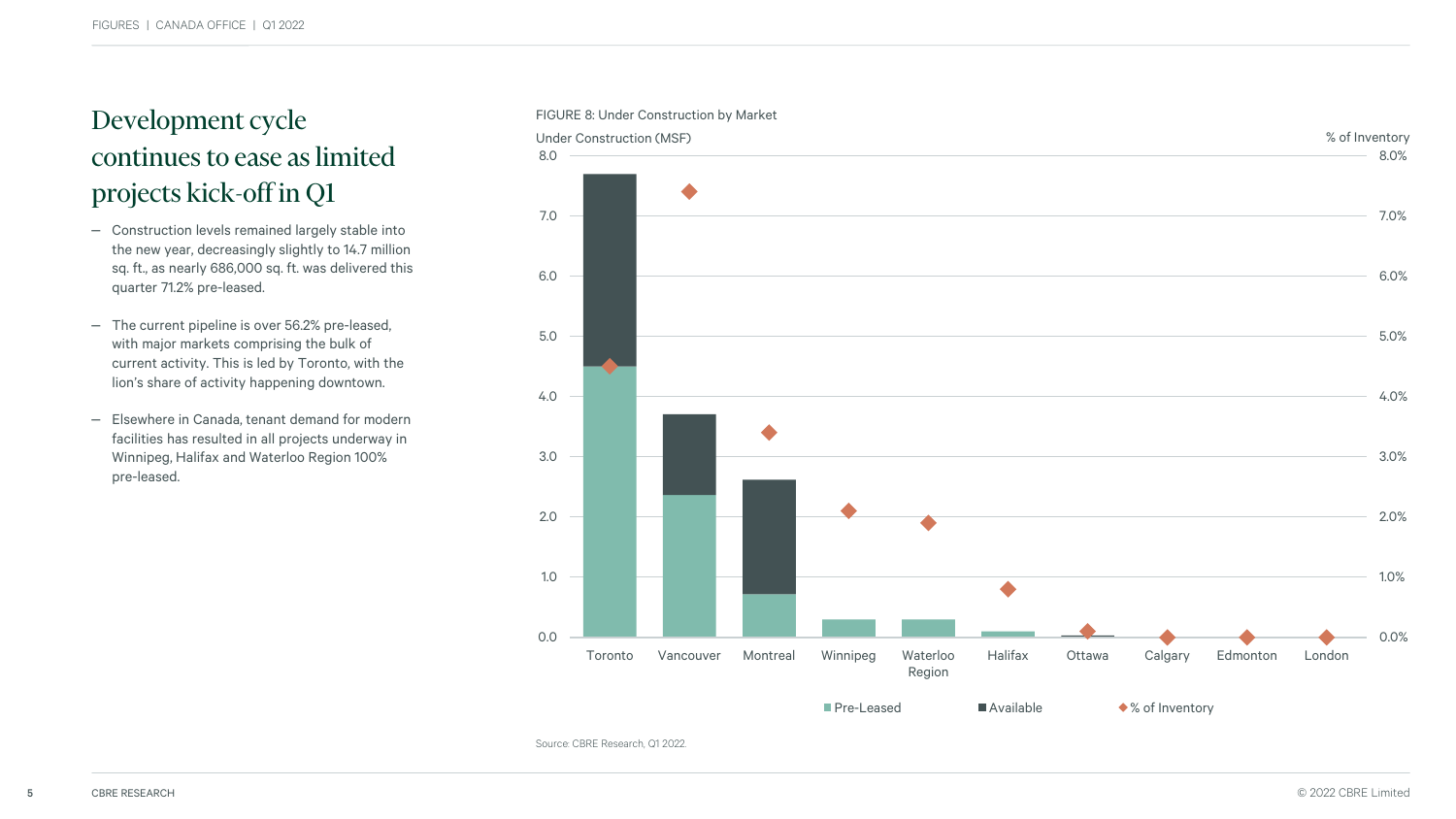

### MARKET

**Net Rentable Area** Vacancy Rate Class A Net Rent (PSF)

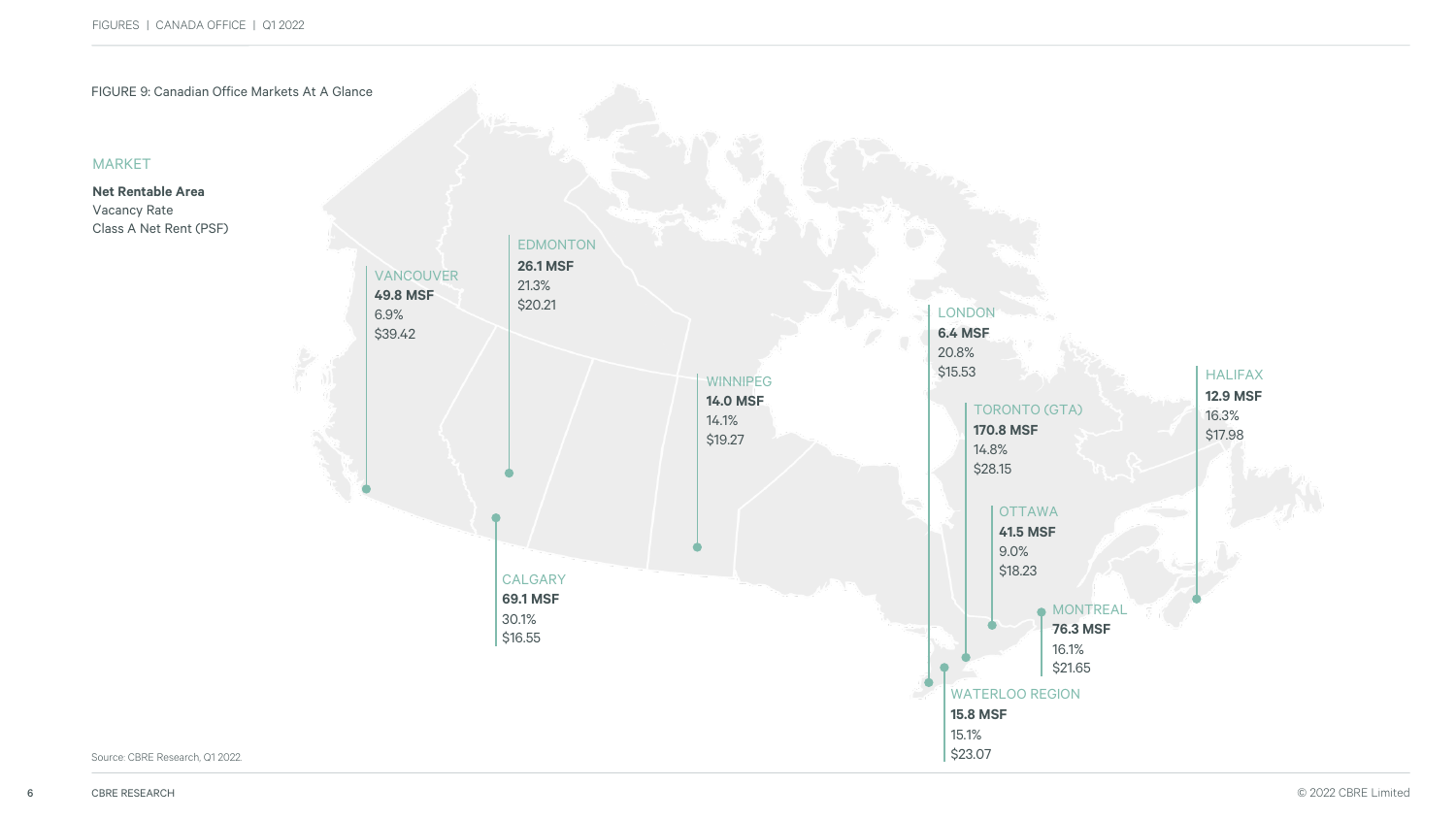### FIGURE 10: Canadian Office Markets Statistics, Q1 2022

| <b>DOWNTOWN</b>                | <b>VANCOUVER</b> | <b>CALGARY</b> | <b>EDMONTON</b> | <b>WINNIPEG</b> | <b>LONDON</b> | <b>WATERLOO</b> | <b>TORONTO</b> | <b>OTTAWA</b> | <b>MONTREAL</b> | <b>HALIFAX</b> | <b>NATIONAL</b> |
|--------------------------------|------------------|----------------|-----------------|-----------------|---------------|-----------------|----------------|---------------|-----------------|----------------|-----------------|
| Net Rentable Area              | 24,921,293       | 43,098,155     | 16,045,040      | 9,950,827       | 4,766,661     | 4,941,027       | 93,017,533     | 18,909,918    | 45,425,372      | 5,331,061      | 266,406,887     |
| <b>Overall Vacancy Rate</b>    | 7.7%             | 32.8%          | 21.1%           | 15.6%           | 25.2%         | 26.6%           | 11.3%          | 10.2%         | 15.5%           | 20.5%          | 16.6%           |
| <b>Direct Space</b>            | 1,450,900        | 10,952,961     | 2,952,359       | 1,500,642       | 1,067,398     | 1,262,844       | 8,051,053      | 1,669,226     | 5,785,353       | 1,077,763      | 35,770,499      |
| <b>Sublet Space</b>            | 458,806          | 3,196,946      | 437,730         | 51,604          | 131,494       | 52,124          | 2,452,409      | 263,743       | 1,262,053       | 13,503         | 8,320,412       |
| Sublet of Vacant Space         | 24.0%            | 22.6%          | 12.9%           | 3.3%            | 11.0%         | 4.0%            | 23.3%          | 13.6%         | 17.9%           | 1.2%           | 18.9%           |
| Class A Vacancy Rate           | 7.9%             | 27.5%          | 19.0%           | 14.4%           | 13.5%         | 27.2%           | 10.0%          | 6.9%          | 12.2%           | 26.6%          | 14.2%           |
| Average Class A Net Rent (PSF) | \$46.28          | \$15.46        | \$21.05         | \$19.27         | \$15.53       | \$27.09         | \$35.31        | \$22.94       | \$25.50         | \$19.42        | \$25.12         |
| Quarter Net Absorption         | $-106,685$       | 63,334         | $-1,131$        | $-25,320$       | 44,899        | $-78,967$       | $-604,155$     | $-64,148$     | $-730,263$      | $-8,544$       | $-1,510,980$    |
| Year-to-Date Net Absorption    | $-106,685$       | 63,334         | $-1,131$        | $-25,320$       | 44,899        | $-78,967$       | $-604,155$     | $-64,148$     | $-730,263$      | $-8,544$       | $-1,510,980$    |
| <b>Quarter New Supply</b>      | $\circ$          | $\Omega$       | 0               | $\Omega$        | $\circ$       | $\circ$         | 515,954        | $\Omega$      | $\circ$         | $\circ$        | 515,954         |
| Year-to-Date New Supply        | $\circ$          | $\circ$        | $\circ$         | $\Omega$        | $\circ$       | $\circ$         | 515,954        | $\Omega$      | $\Omega$        | $\Omega$       | 515,954         |
| <b>Under Construction</b>      | 2,916,547        | $\circ$        | $\circ$         | 300,000         | $\circ$       | 300,000         | 6,985,595      | 34,384        | 624,577         | $\circ$        | 11,161,103      |
| <b>SUBURBAN</b>                |                  |                |                 |                 |               |                 |                |               |                 |                |                 |
| Net Rentable Area              | 24,910,594       | 26,044,433     | 10,037,106      | 4,083,333       | 1,605,465     | 10,868,829      | 77,818,999     | 22,591,987    | 30,825,012      | 7,525,788      | 216,311,546     |
| <b>Overall Vacancy Rate</b>    | 6.2%             | 25.5%          | 21.5%           | 10.4%           | 8.0%          | 9.8%            | 19.0%          | 7.9%          | 16.9%           | 13.3%          | 16.1%           |
| <b>Direct Space</b>            | 1,106,851        | 5,744,218      | 1,838,063       | 406,120         | 127,916       | 772,683         | 11,538,016     | 1,582,552     | 4,310,631       | 956,299        | 28,383,349      |
| Sublet Space                   | 439,705          | 896,084        | 316,994         | 17,464          | $\circ$       | 297,218         | 3,284,499      | 212,112       | 883,664         | 43,141         | 6,390,881       |
| Sublet of Vacant Space         | 28.4%            | 13.5%          | 14.7%           | 4.1%            | 0.0%          | 27.8%           | 22.2%          | 11.8%         | 17.0%           | 4.3%           | 18.4%           |
| Class A Vacancy Rate           | 6.3%             | 21.3%          | 18.9%           | N/A             | N/A           | 8.0%            | 21.2%          | 8.5%          | 16.1%           | 21.9%          | 16.5%           |
| Average Class A Net Rent (PSF) | \$29.55          | \$19.03        | \$17.96         | N/A             | N/A           | \$17.28         | \$18.01        | \$15.71       | \$16.31         | \$15.97        | \$18.11         |
| Quarter Net Absorption         | 135,016          | 67,292         | 92,235          | 35,142          | $-13,077$     | $-37,884$       | $-459,991$     | $-103,718$    | $-84,783$       | $-11,671$      | $-381,439$      |
| Year-to-Date Net Absorption    | 135,016          | 67,292         | 92,235          | 35,142          | $-13,077$     | $-37,884$       | $-459,991$     | $-103,718$    | $-84,783$       | $-11,671$      | $-381,439$      |
| Quarter New Supply             | $\circ$          | $\circ$        | $\Omega$        | $\Omega$        | $\Omega$      | 69,963          | $\Omega$       | $\Omega$      | $\Omega$        | 100,000        | 169,963         |
| Year-to-Date New Supply        | $\circ$          | $\Omega$       | $\Omega$        | $\Omega$        | $\Omega$      | 69,963          | $\Omega$       | $\Omega$      | $\Omega$        | 100,000        | 169,963         |
| <b>Under Construction</b>      | 786,890          | $\Omega$       | $\circ$         | $\Omega$        | $\circ$       | $\circ$         | 705,759        | $\Omega$      | 1,995,324       | 100,000        | 3,587,973       |
| <b>TOTAL</b>                   |                  |                |                 |                 |               |                 |                |               |                 |                |                 |
| Net Rentable Area              | 49,831,887       | 69,142,588     | 26,082,146      | 14,034,160      | 6,372,126     | 15,809,856      | 170,836,532    | 41,501,905    | 76,250,384      | 12,856,849     | 482,718,433     |
| <b>Overall Vacancy Rate</b>    | 6.9%             | 30.1%          | 21.3%           | 14.1%           | 20.8%         | 15.1%           | 14.8%          | 9.0%          | 16.1%           | 16.3%          | 16.3%           |
| <b>Direct Space</b>            | 2,557,751        | 16,697,179     | 4,790,422       | 1,906,762       | 1,195,314     | 2,035,527       | 19,589,069     | 3,251,778     | 10,095,984      | 2,034,062      | 64,153,848      |
| <b>Sublet Space</b>            | 898,511          | 4,093,030      | 754,724         | 69,068          | 131,494       | 349,342         | 5,736,908      | 475,855       | 2,145,717       | 56,644         | 14,711,293      |
| Sublet of Vacant Space         | 26.0%            | 19.7%          | 13.6%           | 3.5%            | 9.9%          | 14.6%           | 22.7%          | 12.8%         | 17.5%           | 2.7%           | 18.7%           |
| Class A Vacancy Rate           | 7.1%             | 25.5%          | 19.0%           | 14.4%           | 13.5%         | 12.8%           | 14.6%          | 7.8%          | 13.7%           | 24.4%          | 15.1%           |
| Average Class A Net Rent (PSF) | \$39.42          | \$16.55        | \$20.21         | \$19.27         | \$15.53       | \$23.07         | \$28.15        | \$18.23       | \$21.65         | \$17.98        | \$22.00         |
| Quarter Net Absorption         | 28,331           | 130,626        | 91,104          | 9,822           | 31,822        | $-116,851$      | $-1,064,146$   | $-167,866$    | $-815,046$      | $-20,215$      | $-1,892,419$    |
| Year-to-Date Net Absorption    | 28,331           | 130,626        | 91,104          | 9,822           | 31,822        | $-116,851$      | $-1,064,146$   | $-167,866$    | $-815,046$      | $-20,215$      | $-1,892,419$    |
| Quarter New Supply             | 0                | $\circ$        | 0               | $\circ$         | $\circ$       | 69,963          | 515,954        | $\Omega$      | $\circ$         | 100,000        | 685,917         |
| Year-to-Date New Supply        | $\Omega$         | $\Omega$       | $\Omega$        | $\Omega$        | $\circ$       | 69,963          | 515,954        | $\Omega$      | $\Omega$        | 100,000        | 685,917         |
| <b>Under Construction</b>      | 3,703,437        | $\circ$        | $\Omega$        | 300,000         | $\Omega$      | 300,000         | 7,691,354      | 34,384        | 2,619,901       | 100,000        | 14,749,076      |

Source: CBRE Research, Q1 2022.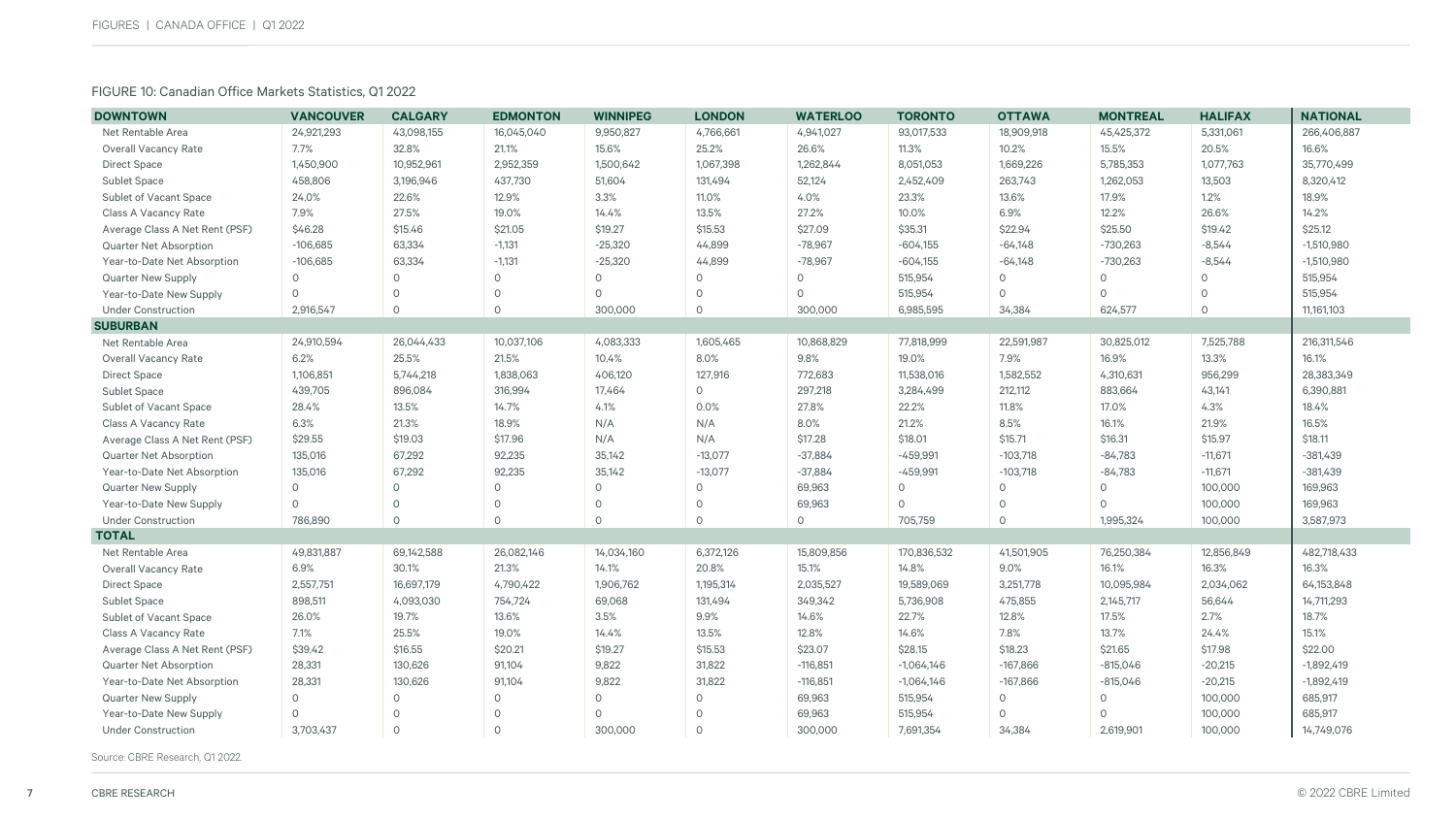## Canada

Office vacancy continued to press upward after a brief reprieve at year-end, now 16.3%. A first for the Canadian office market, suburban vacancy now sits lower than downtown, albeit marginally. The outlook is optimistic with many businesses set to more formally return to in-person work soon.

| <b>MARKET STATS</b>              | <b>DOWNTOWN</b> | <b>SUBURBAN</b> | <b>TOTAL</b> | Q/Q |
|----------------------------------|-----------------|-----------------|--------------|-----|
| Net Rentable Area                | 266,406,887     | 216,311,546     | 482,718,433  |     |
| Overall<br><b>Vacancy Rate</b>   | 16.6%           | 16.1%           | 16.3%        |     |
| <b>Direct Space</b>              | 35,770,499      | 28,383,349      | 64,153,848   |     |
| <b>Sublet Space</b>              | 8,320,412       | 6,390,881       | 14,711,293   |     |
| Sublet % of Vacant               | 18.9%           | 18.4%           | 18.7%        |     |
| Class A<br><b>Vacancy Rate</b>   | 14.2%           | 16.5%           | 15.1%        |     |
| Avg. Class A<br>Net Rent (PSF)   | \$25.12         | \$18.11         | \$22.00      |     |
| <b>Quarter Net</b><br>Absorption | $-1,510,980$    | $-381,439$      | $-1,892,419$ |     |
| Quarter<br><b>New Supply</b>     | 515,954         | 169,963         | 685,917      |     |
| <b>Under Construction</b>        | 11,161,103      | 3,587,973       | 14,749,076   |     |
|                                  |                 |                 |              |     |





#### **UNDER CONSTRUCTION**



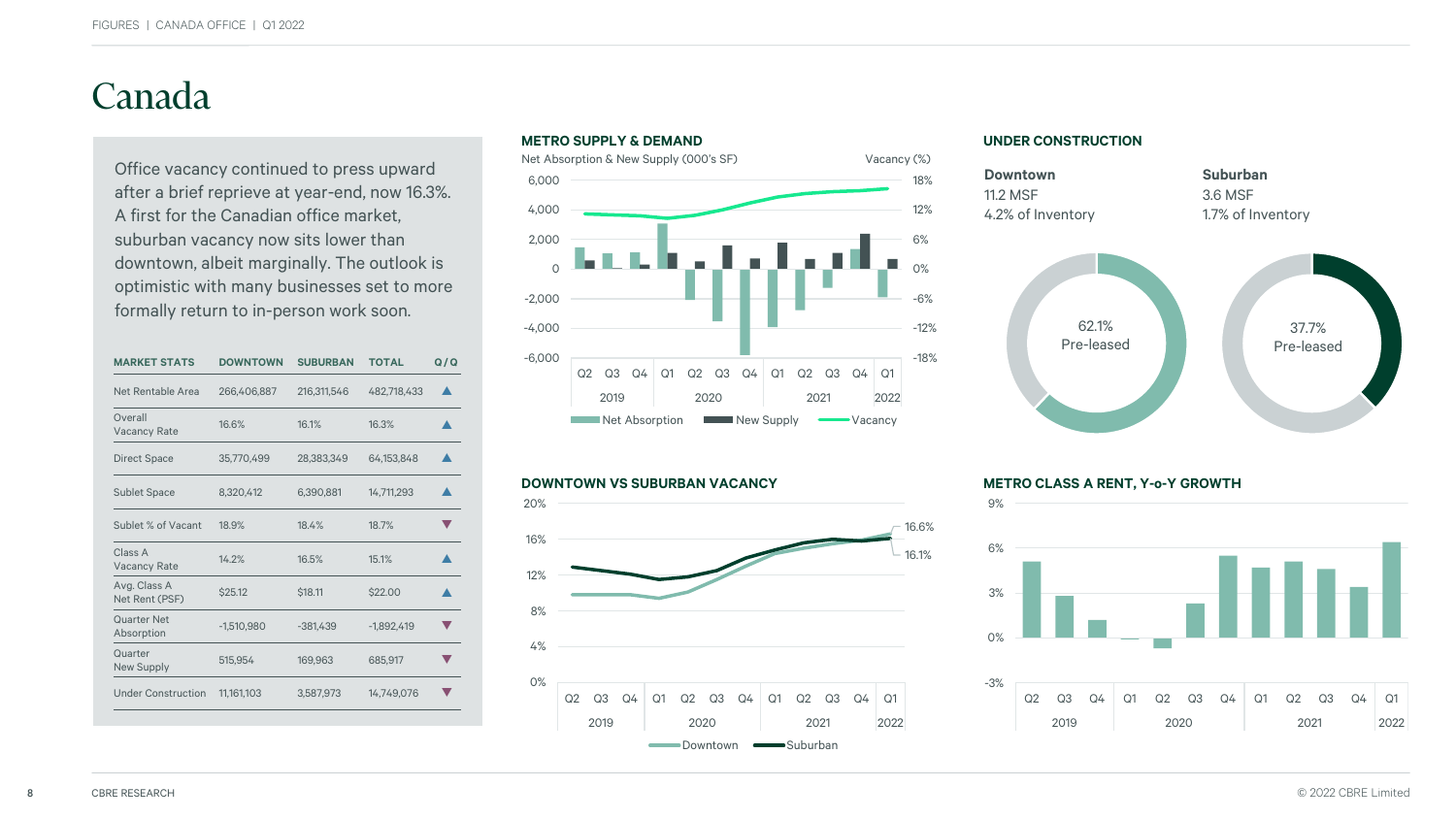### Vancouver

Improved fundamentals over the last two quarters has developers pushing to keep up with demand as 3.7 million sq. ft. is currently under construction. Although 63.9% of this product has been pre-leased, numerous offers are in play for significant blocks of space which could drive this rate up.

| <b>MARKET STATS</b>              | <b>DOWNTOWN</b> | <b>SUBURBAN</b> | <b>TOTAL</b> | Q/Q |
|----------------------------------|-----------------|-----------------|--------------|-----|
| Net Rentable Area                | 24,921,293      | 24,910,594      | 49.831.887   | ◢▶  |
| Overall<br><b>Vacancy Rate</b>   | 7.7%            | 6.2%            | 6.9%         |     |
| <b>Direct Space</b>              | 1,450,900       | 1,106,851       | 2,557,751    |     |
| <b>Sublet Space</b>              | 458,806         | 439,705         | 898,511      |     |
| Sublet % of Vacant               | 24.0%           | 28.4%           | 26.0%        |     |
| Class A<br><b>Vacancy Rate</b>   | 7.9%            | 6.3%            | 7.1%         |     |
| Avg. Class A<br>Net Rent (PSF)   | \$46.28         | \$29.55         | \$39.42      |     |
| <b>Quarter Net</b><br>Absorption | $-106,685$      | 135,016         | 28,331       |     |
| Quarter<br><b>New Supply</b>     | $\Omega$        | $\Omega$        | $\Omega$     |     |
| <b>Under Construction</b>        | 2,916,547       | 786,890         | 3,703,437    |     |
|                                  |                 |                 |              |     |



#### **DOWNTOWN VS SUBURBAN VACANCY METRO CLASS A RENT, Y-o-Y GROWTH**



#### **UNDER CONSTRUCTION**



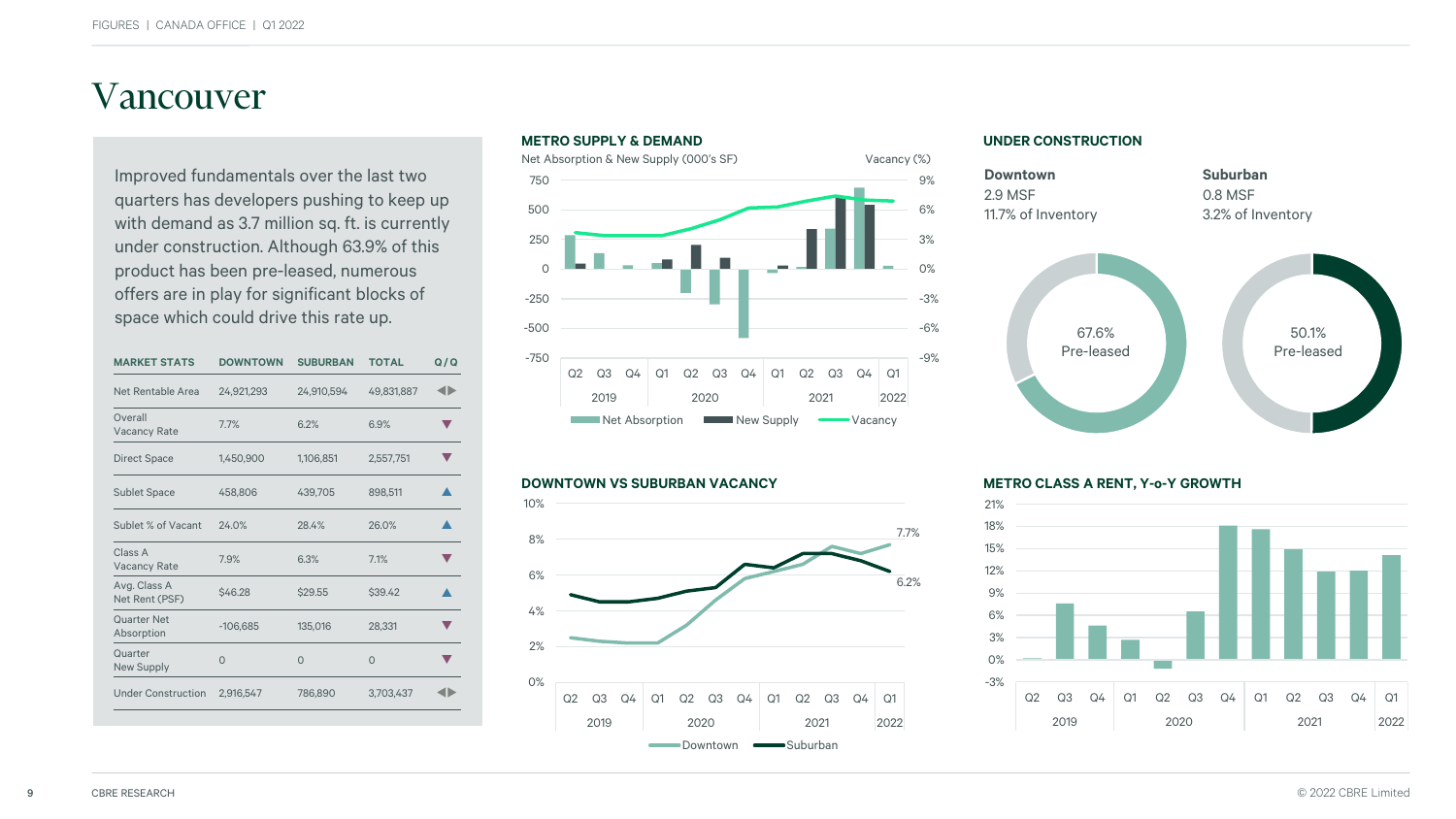## Calgary

Activity has started to rebound in 2022 as improved market fundamentals are providing green shoots of optimism for the market. Moving forward, highly differentiated and best-in-class properties will see the highest demand.

| <b>MARKET STATS</b>              | <b>DOWNTOWN</b> | <b>SUBURBAN</b> | <b>TOTAL</b> | Q/Q |
|----------------------------------|-----------------|-----------------|--------------|-----|
| Net Rentable Area                | 43,098,155      | 26,044,433      | 69,142,588   |     |
| Overall<br><b>Vacancy Rate</b>   | 32.8%           | 25.5%           | 30.1%        |     |
| <b>Direct Space</b>              | 10,952,961      | 5,744,218       | 16,697,179   |     |
| <b>Sublet Space</b>              | 3,196,946       | 896,084         | 4,093,030    |     |
| Sublet % of Vacant               | 22.6%           | 13.5%           | 19.7%        |     |
| Class A<br><b>Vacancy Rate</b>   | 27.5%           | 21.3%           | 25.5%        |     |
| Avg. Class A<br>Net Rent (PSF)   | \$15.46         | \$19.03         | \$16.55      |     |
| <b>Quarter Net</b><br>Absorption | 63,334          | 67,292          | 130,626      |     |
| Quarter<br><b>New Supply</b>     | $\Omega$        | $\Omega$        | $\Omega$     |     |
| <b>Under Construction</b>        | $\Omega$        | $\Omega$        | $\Omega$     |     |
|                                  |                 |                 |              |     |





### **UNDER CONSTRUCTION**

### Downtown **0 MSF**

### Suburban **0 MSF**



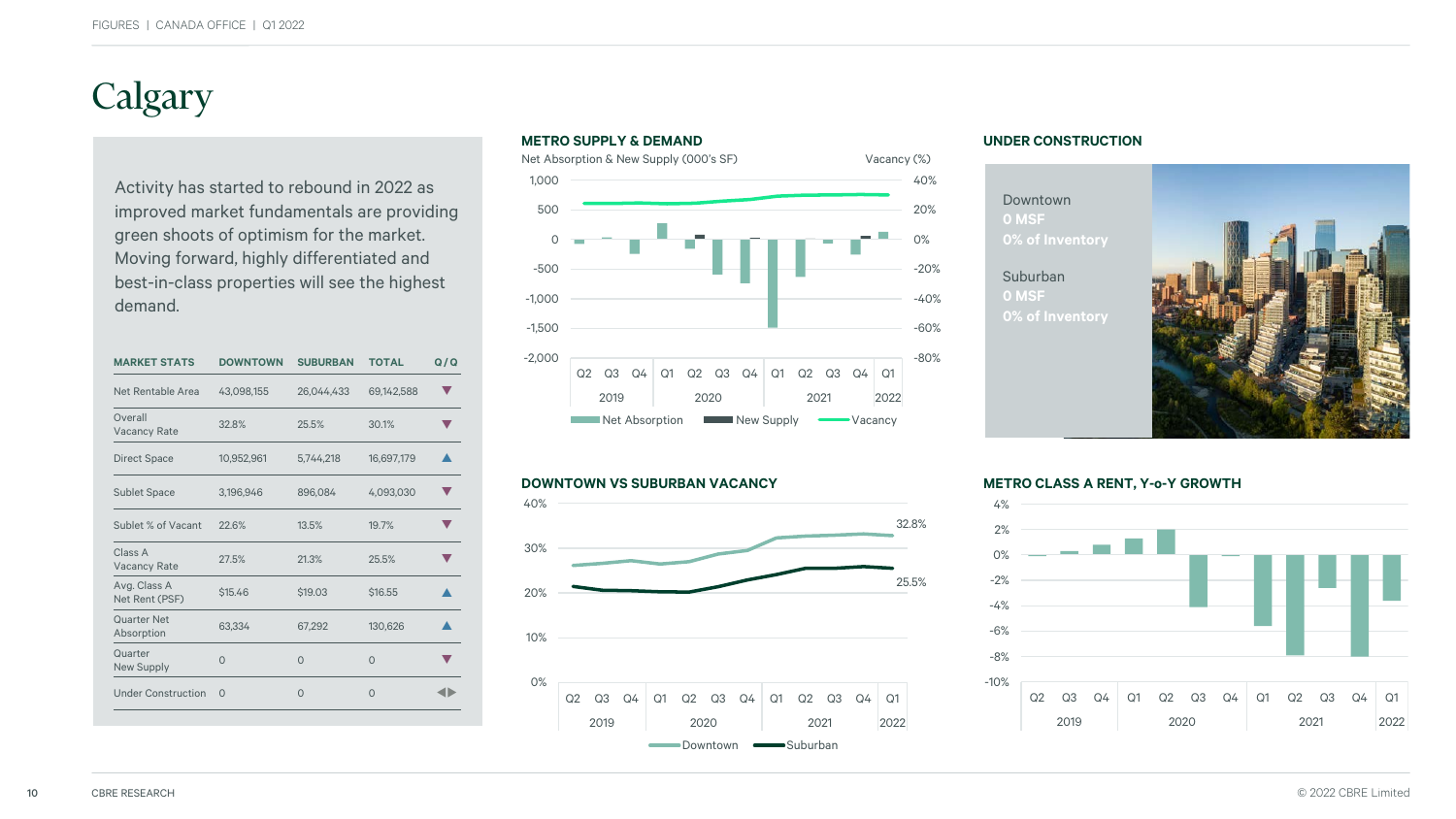## Edmonton

Tenants are reconsidering their space needs as they transition to hybrid work models and large downtown occupiers are expected to shed space in the near-term. Landlords are responding by incorporating hybrid concepts into suite designs to meet changing space utilization needs, a trend that is only expected to accelerate through the year.

| <b>MARKET STATS</b>            | <b>DOWNTOWN</b> | <b>SUBURBAN</b> | <b>TOTAL</b> | Q/Q |
|--------------------------------|-----------------|-----------------|--------------|-----|
| Net Rentable Area              | 16,045,040      | 10,037,106      | 26,082,146   |     |
| Overall<br><b>Vacancy Rate</b> | 21.1%           | 21.5%           | 21.3%        |     |
| <b>Direct Space</b>            | 2,952,359       | 1,838,063       | 4,790,422    |     |
| <b>Sublet Space</b>            | 437,730         | 316,994         | 754,724      |     |
| Sublet % of Vacant             | 12.9%           | 14.7%           | 13.6%        |     |
| Class A<br><b>Vacancy Rate</b> | 19.0%           | 18.9%           | 19.0%        |     |
| Avg. Class A<br>Net Rent (PSF) | \$21.05         | \$17.96         | \$20.21      |     |
| Quarter Net<br>Absorption      | $-1,131$        | 92,235          | 91,104       |     |
| Quarter<br>New Supply          | $\Omega$        | $\Omega$        | $\Omega$     |     |
| <b>Under Construction</b>      | $\Omega$        | $\Omega$        | $\Omega$     |     |
|                                |                 |                 |              |     |





#### **UNDER CONSTRUCTION**

Downtown **0 MSF**

Suburban **0 MSF**



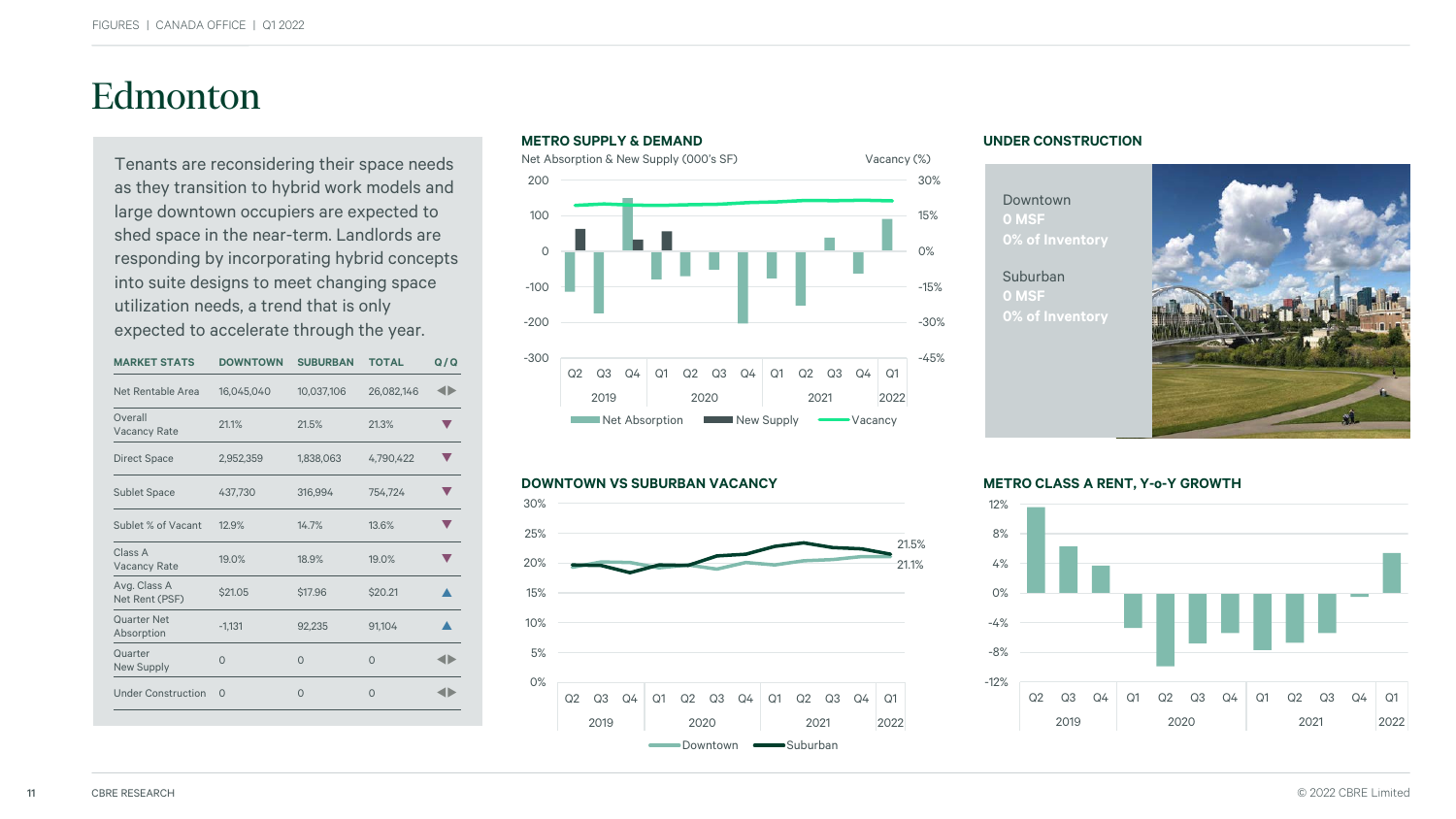## Winnipeg

Winnipeg's office market remains stable with no signs pointing to either breakout or breakdown. The upcoming easing of COVID-19 restrictions has resulted in some positive leasing activity, however, as tenants roll out new workplace strategies, current momentum could shift the market towards a slowdown.

| <b>MARKET STATS</b>            | <b>DOWNTOWN</b> | <b>SUBURBAN</b> | <b>TOTAL</b>   | Q/Q |
|--------------------------------|-----------------|-----------------|----------------|-----|
| Net Rentable Area              | 9,950,827       | 4,083,333       | 14,034,160     | ◢⋗  |
| Overall<br><b>Vacancy Rate</b> | 15.6%           | 10.4%           | 14.1%          |     |
| <b>Direct Space</b>            | 1,500,642       | 406,120         | 1,906,762      |     |
| <b>Sublet Space</b>            | 51,604          | 17,464          | 69,068         |     |
| Sublet % of Vacant             | 3.3%            | 4.1%            | 3.5%           |     |
| Class A<br><b>Vacancy Rate</b> | 14.4%           | N/A             | 14.4%          |     |
| Avg. Class A<br>Net Rent (PSF) | <b>\$19.27</b>  | N/A             | <b>\$19.27</b> |     |
| Quarter Net<br>Absorption      | $-25,320$       | 35,142          | 9,822          |     |
| Quarter<br><b>New Supply</b>   | $\Omega$        | $\Omega$        | $\Omega$       |     |
| <b>Under Construction</b>      | 300,000         | $\Omega$        | 300,000        |     |
|                                |                 |                 |                |     |



#### **DOWNTOWN VS SUBURBAN VACANCY METRO CLASS A RENT, Y-o-Y GROWTH**



#### **UNDER CONSTRUCTION**



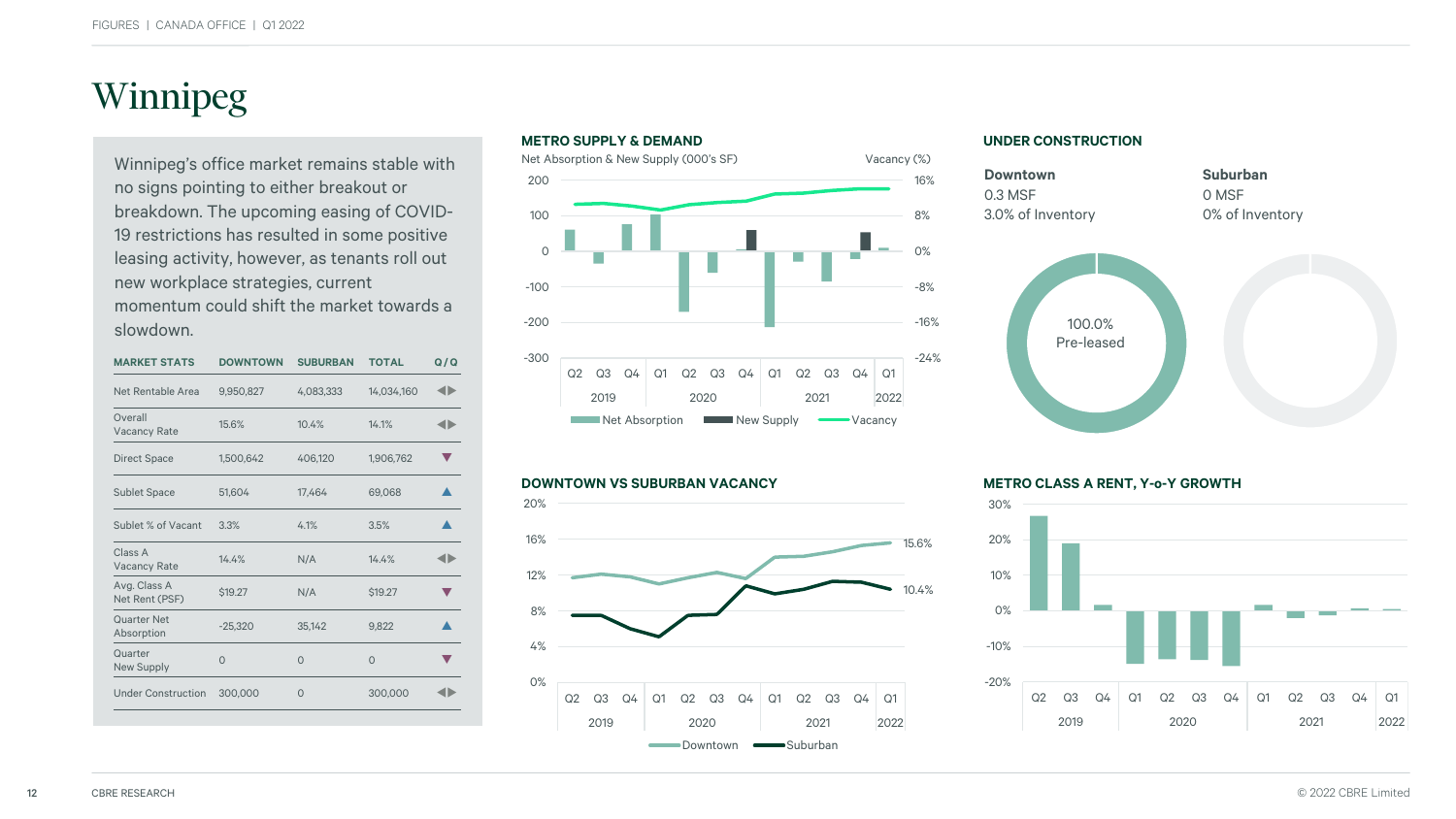## London

Overall vacancy in London decreased by 50 bps this quarter 20.8%, with the majority of gains seen downtown. Office tenants appear more confident in carrying out return-tooffice strategies and are beginning to make new space commitments. This is expected to pick up steam as pandemic restrictions ease further.

| <b>MARKET STATS</b>            | <b>DOWNTOWN</b> | <b>SUBURBAN</b> | <b>TOTAL</b> | Q/Q |
|--------------------------------|-----------------|-----------------|--------------|-----|
| Net Rentable Area              | 4,766,661       | 1,605,465       | 6,372,126    |     |
| Overall<br><b>Vacancy Rate</b> | 25.2%           | 8.0%            | 20.8%        |     |
| <b>Direct Space</b>            | 1,067,398       | 127,916         | 1,195,314    |     |
| <b>Sublet Space</b>            | 131.494         | $\Omega$        | 131.494      |     |
| Sublet % of Vacant             | 11.0%           | 0.0%            | 9.9%         |     |
| Class A<br><b>Vacancy Rate</b> | 13.5%           | N/A             | 13.5%        |     |
| Avg. Class A<br>Net Rent (PSF) | \$15.53         | N/A             | \$15.53      |     |
| Quarter Net<br>Absorption      | 44,899          | $-13,077$       | 31,822       |     |
| Quarter<br><b>New Supply</b>   | $\Omega$        | $\Omega$        | $\Omega$     |     |
| <b>Under Construction</b>      | $\Omega$        | $\Omega$        | $\Omega$     |     |
|                                |                 |                 |              |     |





#### **UNDER CONSTRUCTION**

Downtown **0 MSF**

### Suburban **0 MSF**



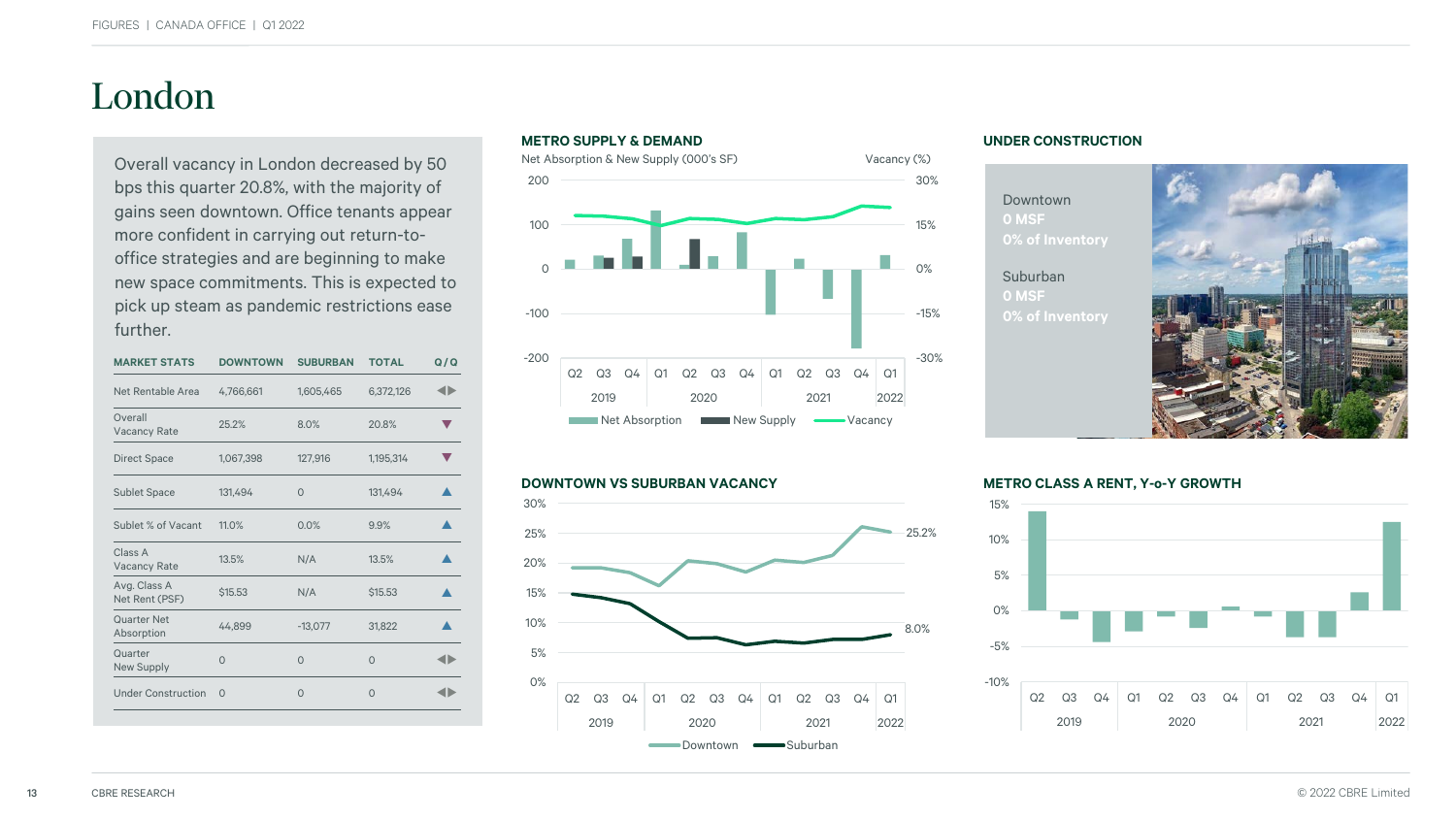## Waterloo Region

A greater emphasis is being placed on amenity options and increasing demand for higher quality office space. As such, tenants are taking down space in Class A assets, now 12.8% vacant, meanwhile more options have become available in lower-quality product, exhibiting that flight-to-quality is taking place.

| <b>MARKET STATS</b>            | <b>DOWNTOWN</b> | <b>SUBURBAN</b> | <b>TOTAL</b> | Q/Q |
|--------------------------------|-----------------|-----------------|--------------|-----|
| Net Rentable Area              | 4,941,027       | 10,868,829      | 15,809,856   |     |
| Overall<br><b>Vacancy Rate</b> | 26.6%           | 9.8%            | 15.1%        |     |
| <b>Direct Space</b>            | 1,262,844       | 772,683         | 2,035,527    |     |
| <b>Sublet Space</b>            | 52,124          | 297,218         | 349,342      |     |
| Sublet % of Vacant             | 4.0%            | 27.8%           | 14.6%        |     |
| Class A<br><b>Vacancy Rate</b> | 27.2%           | 8.0%            | 12.8%        |     |
| Avg. Class A<br>Net Rent (PSF) | \$27.09         | \$17.28         | \$23.07      |     |
| Quarter Net<br>Absorption      | $-78,967$       | $-37,884$       | $-116,851$   |     |
| Quarter<br><b>New Supply</b>   | $\Omega$        | 69,963          | 69,963       |     |
| <b>Under Construction</b>      | 300,000         | $\Omega$        | 300,000      |     |
|                                |                 |                 |              |     |





#### **UNDER CONSTRUCTION**



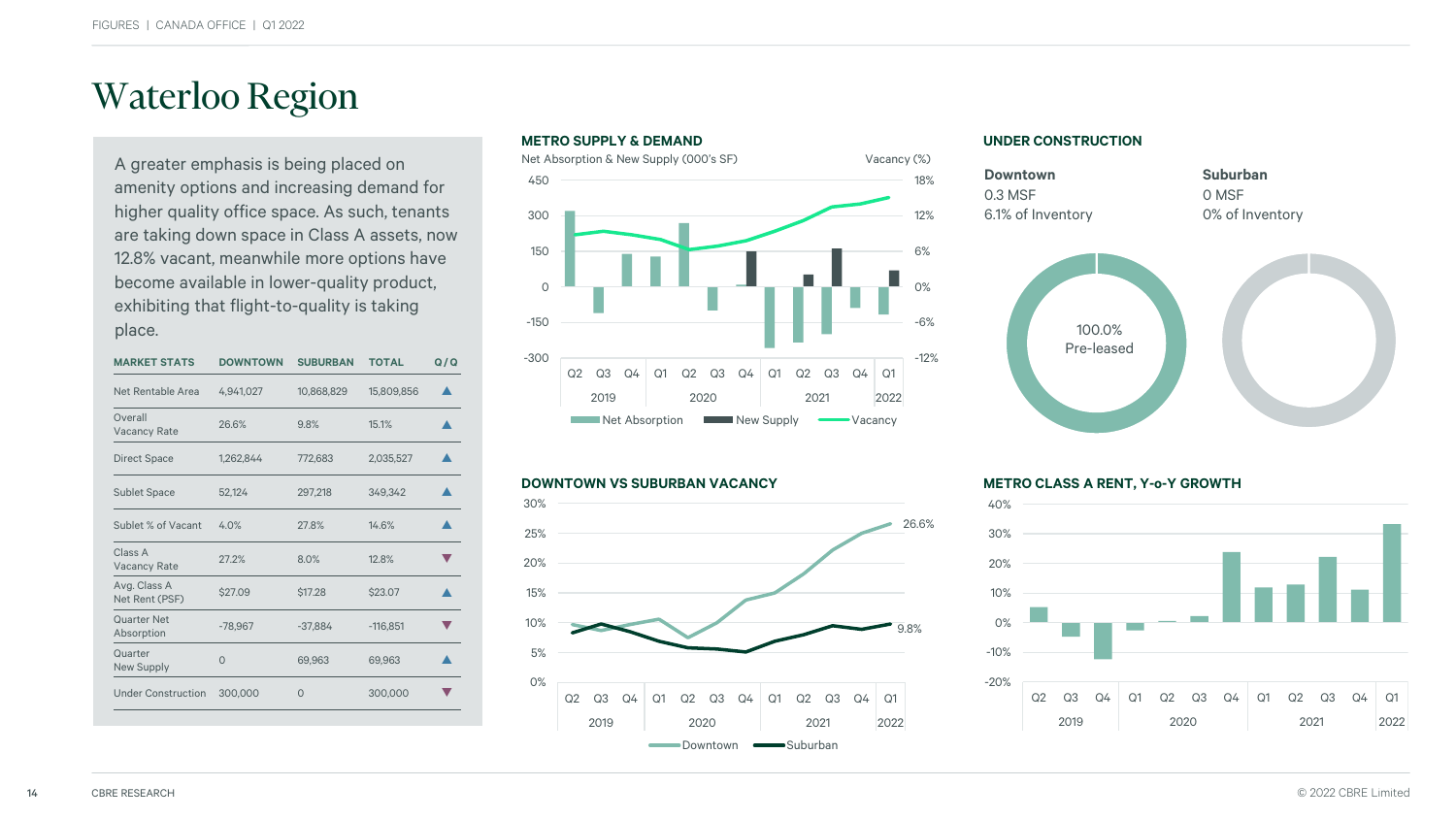### Toronto

Occupiers staked their claim on high-quality turnkey office space in Toronto as transactions and touring remained active and optimistic over the quarter. An influx of direct space shed by tenants moving into new builds however helped push overall vacancy upward, now 11.3% Downtown.

| <b>MARKET STATS</b>            | <b>DOWNTOWN</b> | <b>SUBURBAN</b> | <b>TOTAL</b> | Q/Q |
|--------------------------------|-----------------|-----------------|--------------|-----|
| Net Rentable Area              | 93,017,533      | 77,818,999      | 170,836,532  |     |
| Overall<br><b>Vacancy Rate</b> | 11.3%           | 19.0%           | 14.8%        |     |
| <b>Direct Space</b>            | 8,051,053       | 11,538,016      | 19,589,069   |     |
| <b>Sublet Space</b>            | 2,452,409       | 3,284,499       | 5,736,908    |     |
| Sublet % of Vacant             | 23.3%           | 22.2%           | 22.7%        |     |
| Class A<br><b>Vacancy Rate</b> | 10.0%           | 21.2%           | 14.6%        |     |
| Avg. Class A<br>Net Rent (PSF) | \$35.31         | \$18.01         | \$28.15      |     |
| Quarter Net<br>Absorption      | $-604,155$      | $-459,991$      | $-1,064,146$ |     |
| Quarter<br><b>New Supply</b>   | 515.954         | $\Omega$        | 515.954      |     |
| <b>Under Construction</b>      | 6,985,595       | 705,759         | 7,691,354    |     |
|                                |                 |                 |              |     |





#### **UNDER CONSTRUCTION**



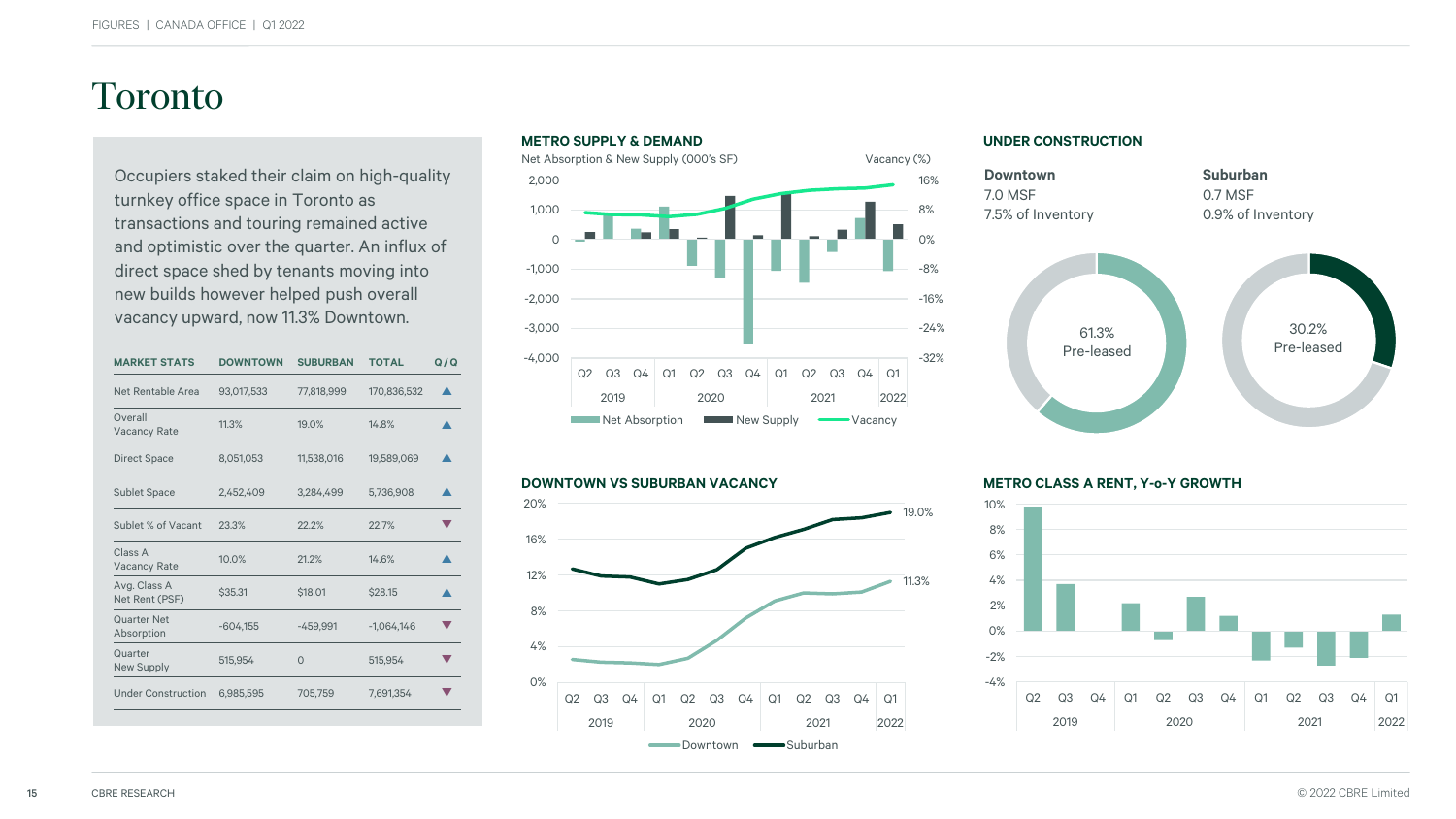### **Ottawa**

The Ottawa office market experienced a slow start to 2022 with the downtown negatively affected by the month-long 'Freedom Convoy' protest. Tepid leasing activity during this time resulted in an uptick of 40 bps to the overall vacancy rate, now 9.0%, as occupier decisions were put on pause.

| <b>MARKET STATS</b>            | <b>DOWNTOWN</b> | <b>SUBURBAN</b> | <b>TOTAL</b> | Q/Q |
|--------------------------------|-----------------|-----------------|--------------|-----|
| <b>Net Rentable Area</b>       | 18,909,918      | 22,591,987      | 41,501,905   | ◢Ŋ  |
| Overall<br><b>Vacancy Rate</b> | 10.2%           | 7.9%            | 9.0%         |     |
| <b>Direct Space</b>            | 1,669,226       | 1,582,552       | 3,251,778    |     |
| <b>Sublet Space</b>            | 263,743         | 212,112         | 475,855      |     |
| Sublet % of Vacant             | 13.6%           | 11.8%           | 12.8%        |     |
| Class A<br><b>Vacancy Rate</b> | 6.9%            | 8.5%            | 7.8%         |     |
| Avg. Class A<br>Net Rent (PSF) | \$22.94         | \$15.71         | \$18.23      |     |
| Quarter Net<br>Absorption      | $-64,148$       | $-103,718$      | $-167,866$   |     |
| Quarter<br>New Supply          | $\Omega$        | $\Omega$        | $\Omega$     |     |
| <b>Under Construction</b>      | 34,384          | 0               | 34,384       |     |
|                                |                 |                 |              |     |





**UNDER CONSTRUCTION**



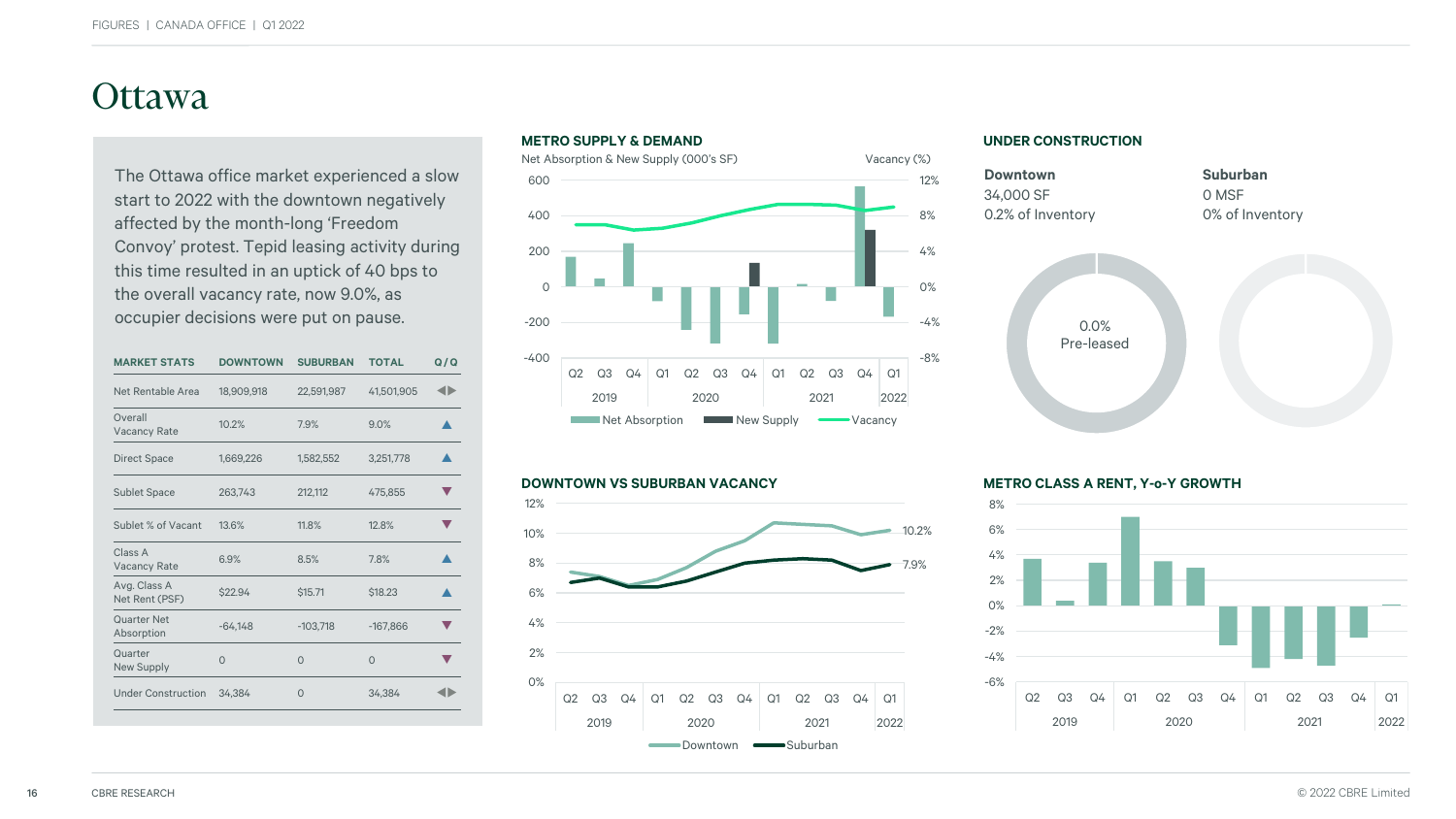## Montreal

815,000 sq. ft. of negative net absorption was recorded in Q1 2022, the second largest negative quarterly figure since the onset of the pandemic. The current labour shortage has placed additional pressure on the market, now 16.1% vacant, with most groups engaging in short-term deals until they are certain they have the employees to fill the space.

| <b>MARKET STATS</b>            | <b>DOWNTOWN</b> | <b>SUBURBAN</b> | <b>TOTAL</b> | Q/Q |
|--------------------------------|-----------------|-----------------|--------------|-----|
| Net Rentable Area              | 45,425,372      | 30,825,012      | 76,250,384   | ◀▶  |
| Overall<br><b>Vacancy Rate</b> | 15.5%           | 16.9%           | 16.1%        |     |
| <b>Direct Space</b>            | 5,785,353       | 4,310,631       | 10,095,984   |     |
| <b>Sublet Space</b>            | 1,262,053       | 883,664         | 2,145,717    |     |
| Sublet % of Vacant             | 17.9%           | 17.0%           | 17.5%        |     |
| Class A<br><b>Vacancy Rate</b> | 12.2%           | 16.1%           | 13.7%        |     |
| Avg. Class A<br>Net Rent (PSF) | \$25.50         | \$16.31         | \$21.65      |     |
| Quarter Net<br>Absorption      | $-730,263$      | $-84,783$       | $-815,046$   |     |
| Quarter<br><b>New Supply</b>   | $\Omega$        | $\Omega$        | $\Omega$     |     |
| <b>Under Construction</b>      | 624,577         | 1,995,324       | 2,619,901    |     |
|                                |                 |                 |              |     |





#### **UNDER CONSTRUCTION**



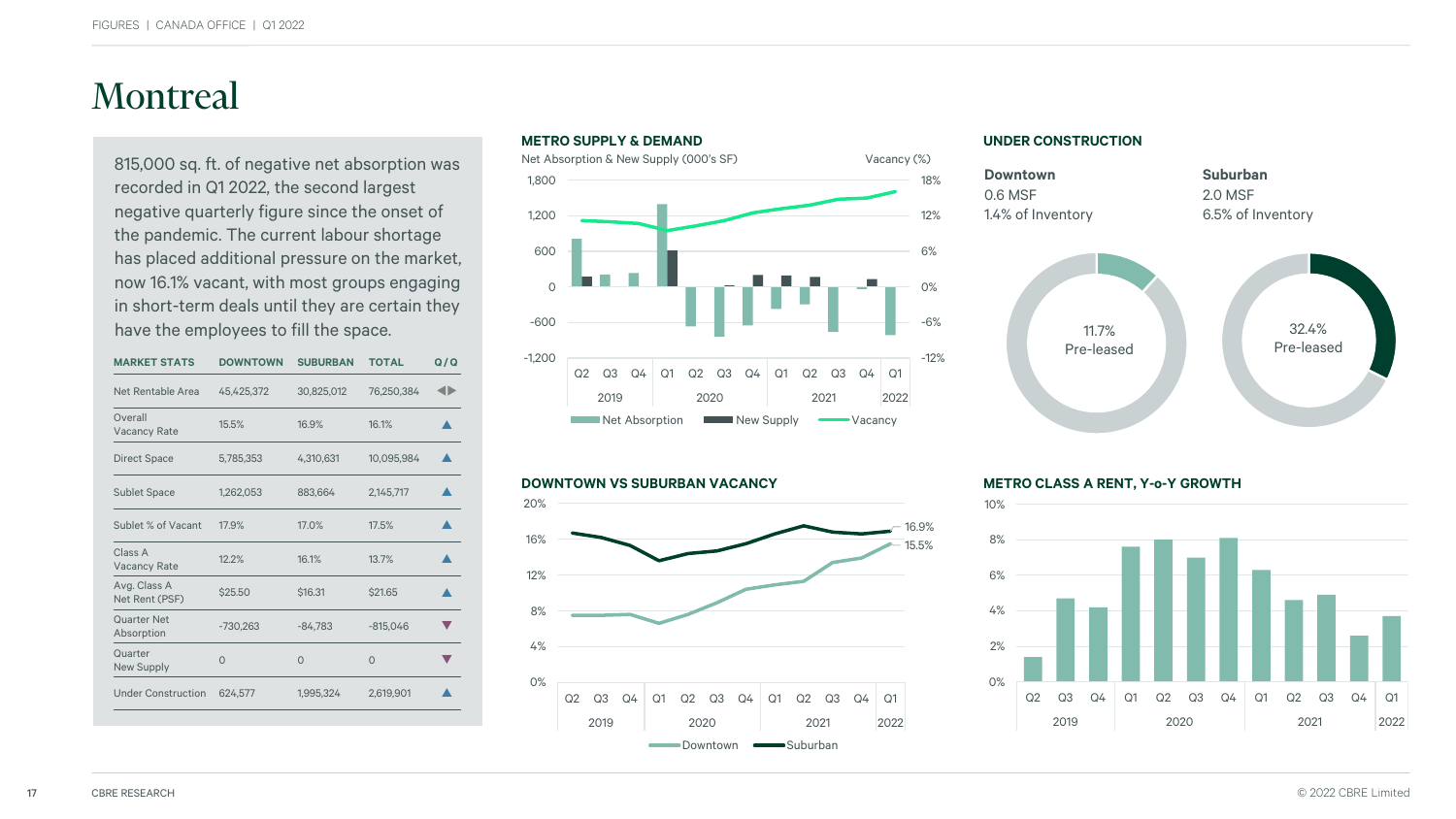## Halifax

The 54-year-old Centennial building is set to be converted into housing once the current office leases expire, taking 150,000 sq. ft. of outdated product out of downtown inventory. Tenants instead are gravitating toward modernized developments, as they cater to new workplace strategies, hybrid work and emerging tech talent.

| <b>MARKET STATS</b>            | <b>DOWNTOWN</b> | <b>SUBURBAN</b> | <b>TOTAL</b> | Q/Q |
|--------------------------------|-----------------|-----------------|--------------|-----|
| Net Rentable Area              | 5,331,061       | 7,525,788       | 12,856,849   |     |
| Overall<br><b>Vacancy Rate</b> | 20.5%           | 13.3%           | 16.3%        |     |
| <b>Direct Space</b>            | 1,077,763       | 956,299         | 2,034,062    |     |
| <b>Sublet Space</b>            | 13,503          | 43,141          | 56,644       |     |
| Sublet % of Vacant             | 1.2%            | 4.3%            | 2.7%         |     |
| Class A<br><b>Vacancy Rate</b> | 26.6%           | 21.9%           | 24.4%        |     |
| Avg. Class A<br>Net Rent (PSF) | \$19.42         | \$15.97         | \$17.98      |     |
| Quarter Net<br>Absorption      | $-8.544$        | $-11,671$       | $-20,215$    |     |
| Quarter<br>New Supply          | $\Omega$        | 100,000         | 100,000      |     |
| <b>Under Construction</b>      | $\Omega$        | 100,000         | 100,000      |     |
|                                |                 |                 |              |     |



#### **DOWNTOWN VS SUBURBAN VACANCY METRO CLASS A RENT, Y-o-Y GROWTH**



#### **UNDER CONSTRUCTION**



**Suburban** 0.1 MSF 1.3% of Inventory